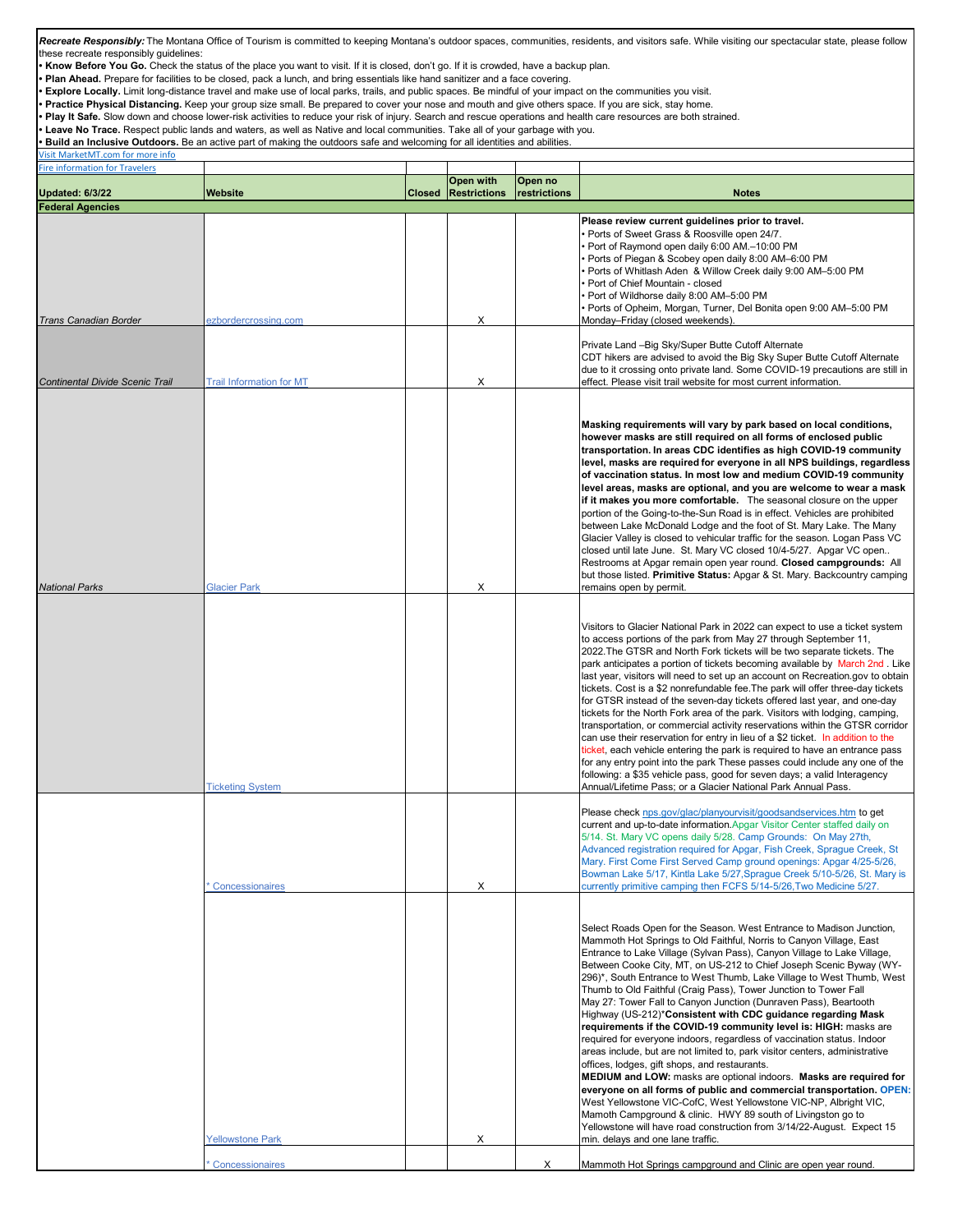| <b>Updated: 6/3/22</b>                   | Website                                                             | <b>Closed</b> | <b>Open with</b><br><b>Restrictions</b> | Open no<br>restrictions | <b>Notes</b>                                                                                                                                                                                                                                                                                                                                                                                                                                                                                                                                                                                                                                                                                            |
|------------------------------------------|---------------------------------------------------------------------|---------------|-----------------------------------------|-------------------------|---------------------------------------------------------------------------------------------------------------------------------------------------------------------------------------------------------------------------------------------------------------------------------------------------------------------------------------------------------------------------------------------------------------------------------------------------------------------------------------------------------------------------------------------------------------------------------------------------------------------------------------------------------------------------------------------------------|
| <b>BLM, National Monuments,</b>          |                                                                     |               |                                         |                         |                                                                                                                                                                                                                                                                                                                                                                                                                                                                                                                                                                                                                                                                                                         |
| <b>Battlefields and Recreation Areas</b> | <b>BLM General Info</b>                                             |               |                                         | Х                       | BLM lands are open.                                                                                                                                                                                                                                                                                                                                                                                                                                                                                                                                                                                                                                                                                     |
|                                          | <b>Big Hole Battlefield</b>                                         |               | Х                                       |                         | The visitor center is open: Tue-Sat, 10a-4:30p, while trails remain closed to<br>all forms of winter recreation, including but not limited to cross-country<br>skiing, hiking, snowshoeing, for visitor safety due to the lasting effects of the<br>Trail Creek Fire. Mask requirements inside the Big Hole National<br>Battlefield Visitor Center follow the CDCs COVID-19 Community Level<br>tool for Beaverhead County, Montana.                                                                                                                                                                                                                                                                     |
|                                          | <b>Bighorn Canyon</b>                                               |               |                                         | Х                       | Mask requirements vary from park to park and are dependent upon<br>local public health status. Modified visitor center days and hours: Cal<br>Taggart VC in Lovell, WY open 8:30-4:30 daily. Yellowtail Dam VC<br>(currently closed until May 27) in Fort Smith, MT open to the public from<br>Memorial Day through Labor Day. Mask requirement regardless of<br>vaccination status, are required to wear a mask inside all park building.                                                                                                                                                                                                                                                              |
|                                          | <b>Garnet &amp; Coloma Ghost Towns</b>                              |               | Х                                       |                         | The town is still open for viewing. The visitor center is closed-will open<br>Memorial Day weekend.                                                                                                                                                                                                                                                                                                                                                                                                                                                                                                                                                                                                     |
|                                          | <b>Little Bighorn Battlefield</b>                                   |               |                                         | х                       | Little Bighorn Battlefield National Monument, vistor center, museum and<br>book store (Last Stand hill & Indian Memorial, Custer National Cemetery)<br>are open daily 8:00 AM-4:30 PM.<br>Gate hours 8:00 AM-4:30 PM until Memorial Day. The 4.5 driving tour road<br>to Reno-Benteen & Deep Ravine walking trail are open 8:00-4:00, Custer<br>National Cemetery and restrooms are open. The park is open daily, year<br>round and week-ends. However the park is closed on Thanksgiving,<br>Christmas and New Years Day.                                                                                                                                                                              |
|                                          |                                                                     |               |                                         |                         | May 1 through September 30<br>Main Gate: 8:30 a.m. to 4:30 p.m.<br>Interpretive Center hours:                                                                                                                                                                                                                                                                                                                                                                                                                                                                                                                                                                                                           |
|                                          | <b>Pompeys Pillar</b><br><b>Jpper Missouri Breaks (Fort Benton)</b> |               |                                         | х<br>X                  | May-September: 9 a.m. to 4 p.m. daily                                                                                                                                                                                                                                                                                                                                                                                                                                                                                                                                                                                                                                                                   |
| <b>National Forests</b>                  | <b>USFS General Info</b>                                            |               |                                         |                         | https://www.fs.usda.gov/                                                                                                                                                                                                                                                                                                                                                                                                                                                                                                                                                                                                                                                                                |
|                                          | <b>Beaverhead-Deerlodge</b>                                         |               |                                         | Χ                       | Most cabins and campgrounds are open. Fees for campground are charged<br>Memorial Day - Labor Day. Effective January 1st, 2022 through December<br>31st, 2022, firewood and other special forest products including botanicals<br>and mushrooms will be provided to the public for personal use without a fee.                                                                                                                                                                                                                                                                                                                                                                                          |
|                                          |                                                                     |               |                                         | Χ                       | No permit is required for Incidental mushroom harvestin (up to 5 gallons/<br>season) or for recreational berry picking. Free firewood for personal use<br>through 2022 (paper permit required)                                                                                                                                                                                                                                                                                                                                                                                                                                                                                                          |
|                                          | <b>Bitterroot</b>                                                   |               |                                         |                         | NFSR #2421 Glacier Lake Road and Road #3089 = Closure. McConnell<br>Fishing Access and Beattie Gulch Area Shooting Closures, Hyalite Target                                                                                                                                                                                                                                                                                                                                                                                                                                                                                                                                                             |
|                                          | <b>Custer Gallatin</b><br><b>Flathead</b>                           |               |                                         | Х<br>Χ                  | Shooting Closure.<br>The main camping season on the Flathead National Forest is Memorial Day<br>through Labor Day. Some cabins can be reserved for a fee, reservation,<br>and more information, visit Recreation.gov. Continuing to offer free<br>firewood for personal use through December 31, 2022. You must obtain a<br>hard-copy permit. No permit or fee for Huckleberries up to 10 gallons,<br>mushrooms up to 5 gallons/person/year (free permit to gather 5-20 gallons)                                                                                                                                                                                                                        |
|                                          | <b>Helena-Lewis and Clark</b>                                       |               |                                         | X                       | Many Campgrounds open. Others opening Memorial Day weekend. Food<br>Storage Order in effect. Personal Use Firewood Permit- free until the end of<br>2022 (4-12 cords)                                                                                                                                                                                                                                                                                                                                                                                                                                                                                                                                   |
|                                          | Kootenai                                                            |               |                                         | Х                       | Most campgrounds are managed May through September but open year<br>round depending upon weather. There are several road closures. South<br>Flower Ski Area closure, Cabinet RD Trail #877 & #861, Skid Creek Road,<br>Road #6746 & #368=Washout,. Several Spring road closures-Big Creek<br>Area Peregrine Falcon, South Fork of Pipe Creek Rd #68, Road #4445<br>Permits: Huckleberries-no permit up to 10 gallons. Mushrooms-no permit if<br>1 gallon/day max 5 gallons/yr., free permit per person picking for 5-20<br>gallons/ yr. Commercial Permit: 4/25/22-6/30/22 \$20 permit/person for 20<br>gallons in 7 days with max of 100 gallons in season. Max of 3 permits per<br>person for season. |
|                                          |                                                                     |               |                                         |                         | Permits: Huckleberries-no permit up to 10 gallons. Mushrooms-no permit if<br>1 gallon/day max 5 gallons/yr., free permit per person picking for 5-20<br>gallons/ yr. Free personal firewood cutting with Hard-copy permit up to 12<br>cords. Closures: Shamrock Gulch Road #9995. Road# 17507. Qoartz Flat                                                                                                                                                                                                                                                                                                                                                                                              |
|                                          | <u>olo.</u>                                                         |               |                                         | X                       | Rest Area, Weekday Closure of Blue Mountain Road Begins May 2<br>Interpretive Center is currently open by appointment only. From May 27th -<br>Sept 5 open Friday-Monday 9:00 AM-4:00 PM. Masks are NOT required.                                                                                                                                                                                                                                                                                                                                                                                                                                                                                       |
| <b>Army Corps of Engineers</b>           | <b>Fort Peck</b>                                                    |               | Х                                       |                         | Powerhouse tours are not available.                                                                                                                                                                                                                                                                                                                                                                                                                                                                                                                                                                                                                                                                     |
|                                          |                                                                     |               |                                         |                         | Open to the public with limited services. Due to Gate Issues, these are our<br>Temporary Bison Range Hours:<br>Last Buffalo Prairie Drive Allowed @ 4pm<br>All Visitors must exit the Bison Range by 5pm. Visitor center is open 8:00<br>AM-5:00 PM. The Bison Range is a pay-to-enter, fee-use area only. Visitors<br>are to report to Visitors' Center to pay for access. Please check website,                                                                                                                                                                                                                                                                                                       |
| <b>US Fish &amp; Wildlife Services</b>   | <b>National Bison Range</b>                                         |               |                                         | х                       | signage and social media pages for information.                                                                                                                                                                                                                                                                                                                                                                                                                                                                                                                                                                                                                                                         |